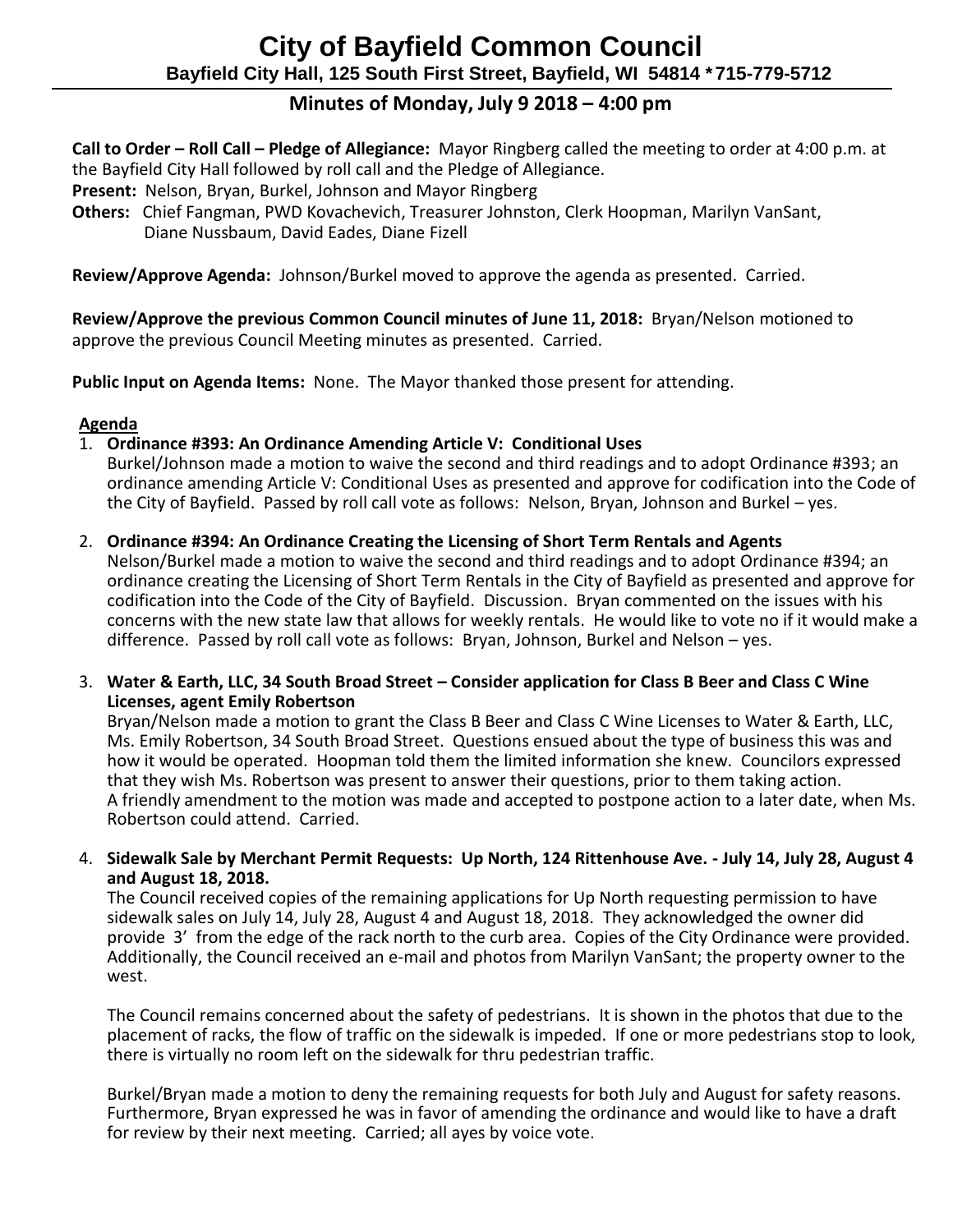- 5. **Proclamation: Apostle Islands Station of the Wayzata Yacht Club – Celebrating Race Week's 40th Year in Bayfield.** The Mayor presented the proclamation to the Wayzata Yacht Club last Monday, July 2, 2018. It was well received. Informational; no action required. It was noted that there were 70 boats this year which calculates to about 600 sailors who were in town for this event. They gave the City a picture in return which was shown to the Council.
- 6. **General Services Administration, Lease Amendment #7 GS-05B-16781 Courthouse (Exp. July 31, 2019)** Bryan/Nelson moved to approve the Mayor's signature on GSA Lease Amendment #7 as presented. Passed by roll call vote as follows: Johnson, Burkel, Nelson and Bryan – yes.

# 7. **Project Updates:**

# a. **2018 Swede Hill Project – 6 th Street Paving**

Kovachevich said he has talked with Northwest Paving and Fahrner about possibilities. Nothing has been set or scheduled.

## b. **Seal Coat/Crack Sealing Project: Review and possibly award bid**

Bryan/Johnson made a motion to award the bid to Fahrner Asphalt in the amount of \$31,175.92. Kovachevich indicated that if the paperwork was returned soon, the work could start as soon as the end of the month. Passed by roll call vote as follows: Burkel, Nelson, Bryan and Johnson – yes.

## c. **Waterfront Walk Turning Point Project: Project Update(s)**

Work continues to proceed. The restroom building is done and work has started on the Fountain base. Need Xcel Energy to hook up power to this location. They were in process of scheduling the work. For now, the restrooms will remain closed until remaining site improvements are made.

## d. **Old Jail – Bayfield Heritage Association: Project Update(s)**

Marilyn VanSant said they are hoping the roof work begins soon. Due to the delays they are certain the jail will not likely be open for tours this year.

e. **2018 Comprehensive Plan Update: Project Update(s):** The next work session is scheduled for July 24, 2018 at 8 a.m.

# f. **Solar Project(s):**

- **Xcel Energy: Solar Connect Community Info. (2 pgs.)** Bryan/Burkel supported moving forward in this direction. There would still be a ROI even if we had to borrow. Carried.
- **Public Input – Nan Fey (1 pg.):** Informational, no action required.
- **WI Historical Society (2 pgs.):** Informational, no action required.
- **CheqBay Renewables**: **Updates from Bill Bailey, Energy Innovation Grant Program (EIGP). (24pgs**) The Council was informed this application includes solar for the Courthouse (Ground), City Hall (Roof) and the Pavilion (Roof). The project assumes the use of solar investors and a City contribution. Great concern continues to be expressed about installing solar panels and trying to maintain the integrity of the historic qualities of our buildings which are listed on the local, State and Federal registries of historic places.

Burkel/ Johnson made a motion to continue with the application but it was noted we need a good faith effort if we plan to move forward.

- Bryan has a high level of concern over the aesthetics
- If we take out any of the facilities our project may not be attractive to outside investors.
- We don't want to waste time and resources.
- Likely the State Historical Society will not approve; should call them for confirmation.
- We're compromising the integrity of the Historic District

Motion died; all no.

The next step is to move forward with the Solar Garden. Are we going to use cash reserves or borrowing?